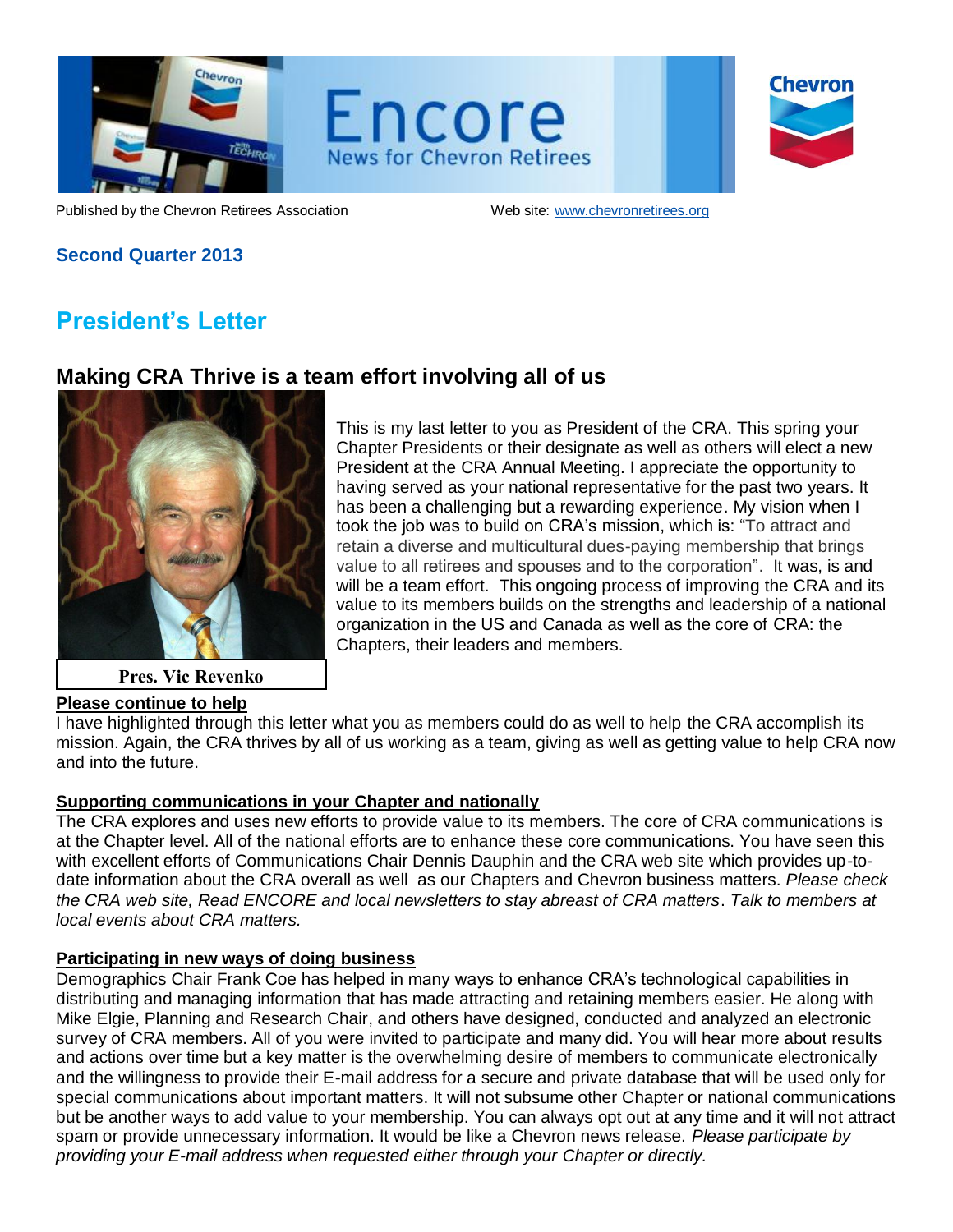### **Being an involved member**

Past President Charlie Rhoads and others have worked on membership development and recognize this as an ongoing process. It needs to be engaged by all of us. We need to recruit friends, recruit at Chapter meetings and social gatherings and throughout the CRA all the time. MJ Stone, CRA's excellent Secretary, developed a new communication for employees retiring from Chevron including certain incentives to join. Area VP John Bulla and Past President John Dewes studied the future of CRA and concluded that membership will shrink somewhat and be concentrated in areas where Chevron or legacy companies have business. This means that the Unaffiliated Area (now led by Chris Lardge) will grow in importance as Chapters morph into social groups or into individuals wanting to stay connected to the CRA and Chevron. *Please keep your membership current by keeping contact information up to date in a timely manner. Stay involved with the CRA through your Chapter or the Unaffiliated Chapter.* 

### **Thanking those who tirelessly serve you**

The CRA survey gave CRA Benefits Chair Al Horan high marks for his work for many members individually and for the organization as a whole. This is probably no surprise to anyone since Al has received praise for his work over the years not only from the CRA but from Chevron and other benefit service providers. *Thank you Al.*

I also want to thank AVP Herb Farrington and his crew who organized the first CRA Annual Meeting on a cruise ship. The Annual Meeting is the yearly get-together of all chapter presidents or their proxies as well as CRA officers and invited Chevron speakers. This is where delegates learn about CRA business matters, key information of interest to retirees, and vote on key CRA action items as well as elect a President for the next fiscal year beginning in July.

This cost effective meeting is proving to be attractive to At-Large CRA members who are joining the delegates to learn more about the CRA and the Annual Meeting as well as enjoy the trip. CRA members are invited to all Annual Meetings, which are usually held in May. The meetings are held in various cities in the US and Canada to make them accessible to local CRA members.

#### **Being patient with CRA efforts that may take time, such as pension supplementation**

Al and I have made it a high priority to petition Chevron for pension supplementation for those eligible. I have made this a key message whenever I have met with Chevron management over the past two years. I hope that we will see some action shortly. *Please keep your fingers crossed.*

#### **Thanking Chevron for their ongoing support of CRA**

Meetings with Chevron are an important part of this job and of the Public Affairs Chair Skip Rhodes. Skip assisted with the Chevron increasing the Humankind matching gift amount by 50%. He also worked with Chevron to increase the CRA Public Service Awards from \$1000 to \$5000. What a guy. *Please take advantage of these though your donations to worthwhile causes as well as recommending members for the Public Service award.*

#### **Paying your dues in a timely manner**

The lady that keeps the financial wheels rolling is Treasurer Pat Branson. Her work in keeping the books as well as working with the IRS and others who deal with the CRA and its role as a 501(c) (4) organization is vital to CRA in total and to the Chapters as well. *Pat asks that we submit dues in a timely manner.*

Bill Schultz is the Budget and Finance Chair. He keeps track of income and expenditures over time to be sure that we are fiscally sound. Bill has developed some nice graphics to explain the intricacies of budgets and is planning an audit to assure financial soundness.

### **Helping lead CRA at all levels, especially in the Chapters**

Ernie Breaux, Past President and Nominating Committee Chair is finalizing the nomination of the next CRA President. Ernie and I regularly discuss succession planning at all levels in the organization. He and I encourage all who have an interest to complete a form CRA 250 or 260 on the website or call or write to us to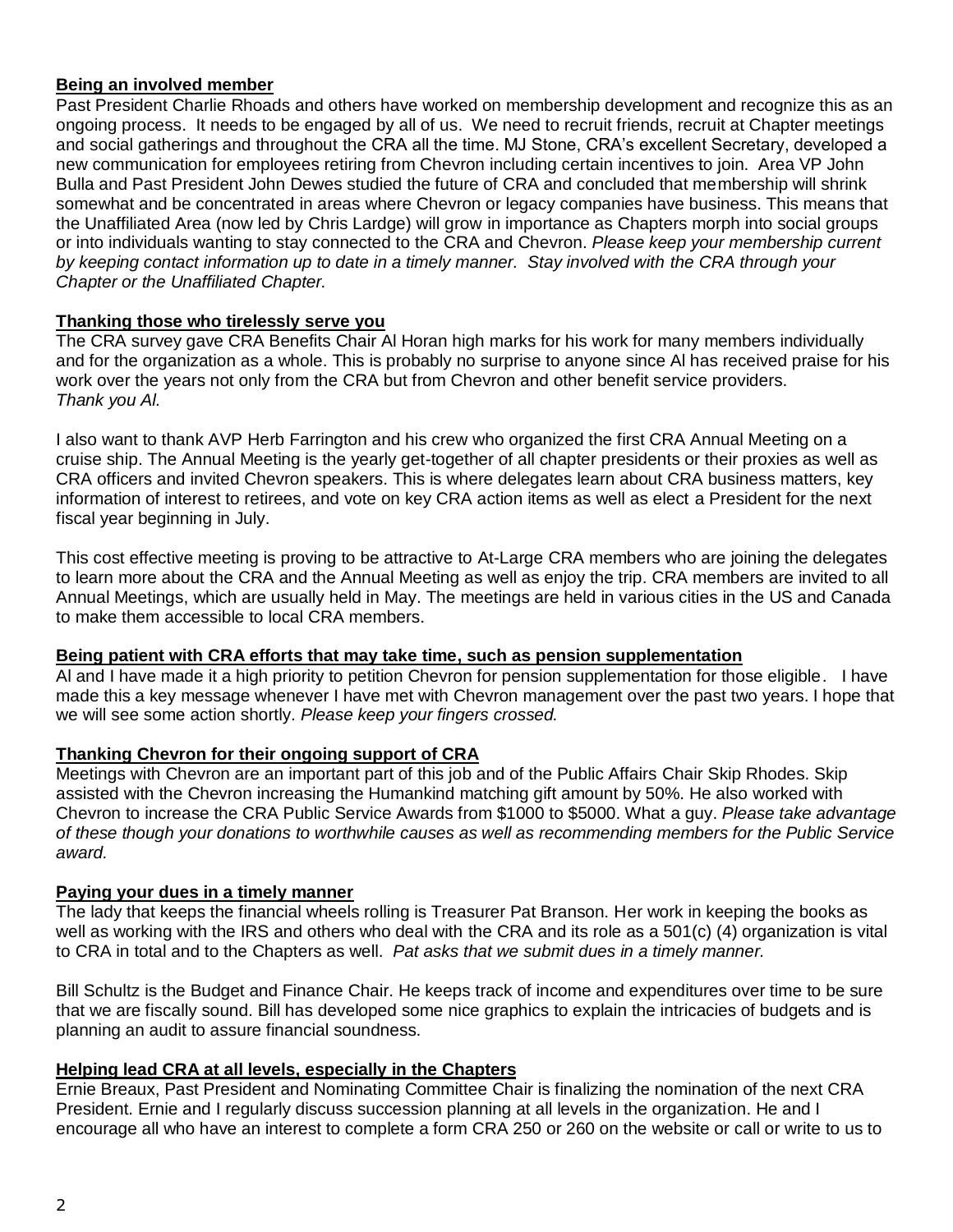discuss interest in national leadership activities. Please note that the CRA is a volunteer organization that thrives because of the interest and involvement of members like you to help.

The unsung heroes in the CRA are the Area Vice Presidents in the US and Canada that are the liaison between the national organizations and the Chapters. They along with 87 Chapter Presidents and their local boards are the core components of the CRA and make it what it is. The job of Chapter President is challenging, demanding, thankless at times based on personal experience. More than ever the Chapter leadership is the key to making CRA thrive as it evolves and changes. *Thank you to all who lead and will lead Chapters and to the 14,000 members of the CRA who support CRA and help it thrive.*

Last but not least, I want to congratulate Dennis Dauphin who has been nominated to be the next President of the CRA. Dennis has served the CRA tirelessly and ably for many years at all levels of CRA and will provide excellent leadership.

Best regards to all,

Vic Revenko

# **2013 CRA Annual Meeting & Cruise**

*"Boldly going where none have gone before."*

By Herb Farrington, 2013 Annual Meeting Chairman Southern California Area Vice President

"Our slogan above refers not only to where we are going but also to who is invited and why we are going. Thanks to Star Trek for the idea, but we'll be going on the Star Princess cruise ship - not the Starship Enterprise," says Farrington.

### **WHERE AND WHEN**

Events Begin: May 6, 2013 at Crowne Plaza Hotel, Los Angeles Harbor Cruise Begins: May 7, 2013 aboard Star Princess Cruise Ends: May 10, 2013 in Vancouver, British Columbia

### **HERE'S WHY**

Every year the CRA national Officers and local Chapter Presidents meet to review and act upon important CRA business. This year we are inviting all CRA members to join us for a reunion with their friends and former co-workers. Former employees of Chevron, Texaco, Union Oil, Gulf, Getty and other legacy companies are coming together for the first time. We already have more than 225 retirees, spouses and guests signed up.

Our cruise is a low cost vacation and an opportunity to see beautiful British Columbia and, if desired, to look at Alaskan cruise opportunities after arriving in Vancouver. And, we can do this together and rekindle old friendships. Yes, feel free to invite your friends and family to join us. A CRA bonus is that the cruise format is saving money for the Association versus a traditional hotel conference. Concurrent with the CRA business meetings aboard the cruise ship there will be many recreational and entertainment opportunities open to all CRA members.

Our first planned event is a "Reception and Banquet" May 6 at the 10-story Crowne Plaza Hotel which overlooks the Port of Los Angeles. Senior Chevron and CRA executives will be on hand for the banquet. Advance reservations are required, so contact one of the Cruise Committee members listed later in this article to obtain more details. Also, a morning business meeting for CRA officers will be held at the Crowne Plaza Hotel prior to boarding the Star Princess at the Cruise Terminal.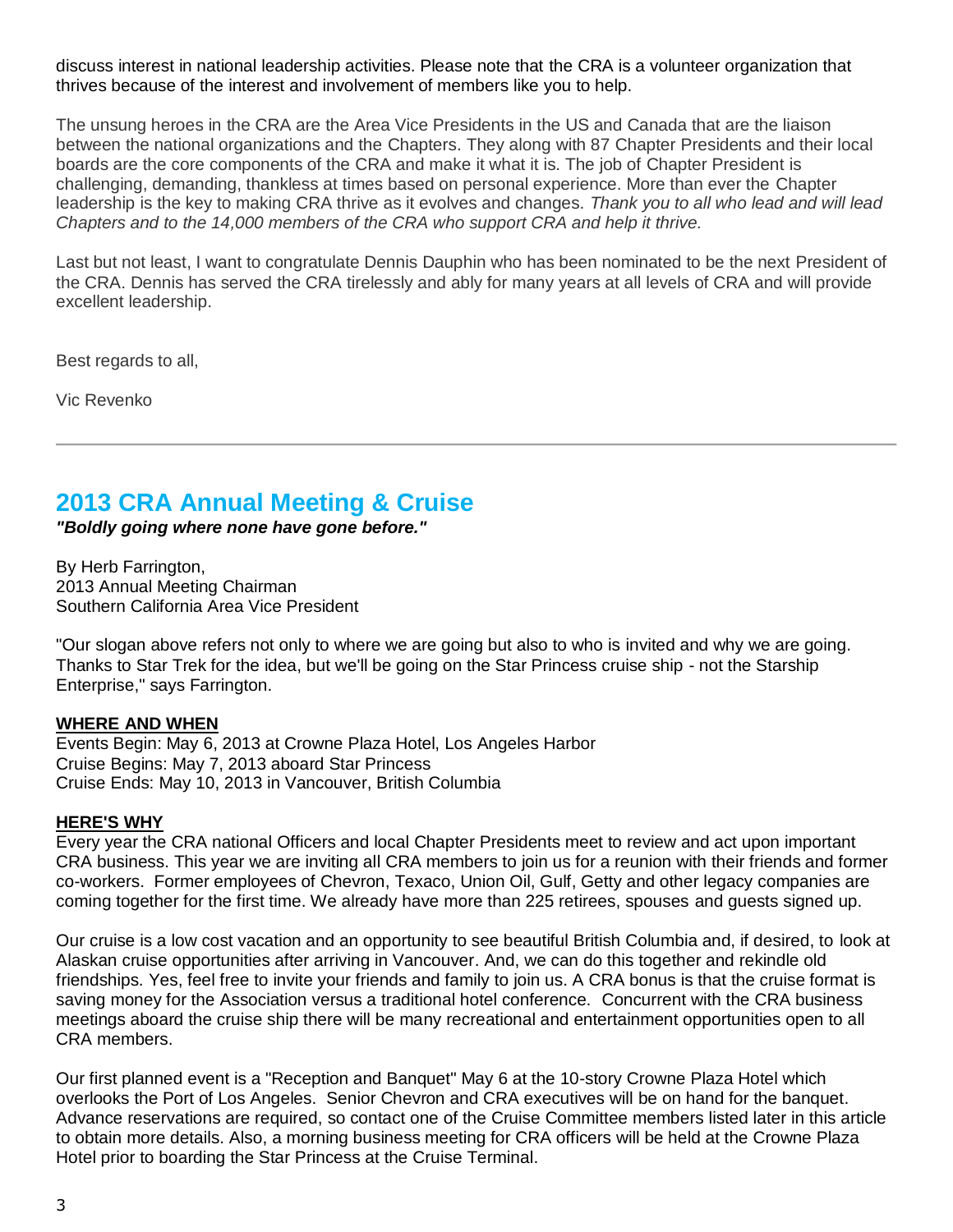### **CRUISE EVENTS**

The Cruise Committee is planning some free special activities, games and parties for CRA members onboard the Star Princess. In addition, the cruise ship is scheduled to hold numerous activities and entertainment all day long and into the evenings during the time at sea. These are included in the cruise fare.

### **CRUISE COST**

The basic per person fare is \$249 (interior cabin) plus \$40 in government fees and taxes for a total of \$289. That includes all meals, onboard entertainment and CRA cruise events. Alcoholic and soda beverages are extra. Following are the per person cost of cabins including taxes and fees: (INTERIOR \$289, OCEAN VIEW \$369, BALCONY \$439, MINI-SUITE \$489.)

In addition to the foregoing, the suggested gratuity for crewmembers is \$11.50 per day for most cabins. Passengers traveling alone would have to pay a "single supplement." For those singles interested in sharing a cabin and avoiding the single supplement, the Cruise Committee will attempt to match you with another CRA member. In some cases, there are extra charges for cabins in certain preferred ship locations.

Please note that the above rates are subject to change; contact Princess Cruises for current rates. Reservations can be made with a deposit of \$112 (Interior Cabin). The deposit is 100 percent refundable until the balance is due.

### **OTHER COSTS**

Depending on your point of origin there may be airfare, shuttle and added travel costs.

### **VETERAN'S BENEFIT**

Princess Cruises offers U.S. veterans an onboard credit of \$50. This can be used in the duty free shop, in specialty restaurants, lounges, the spa, coffee and Internet bars. Contact the Princess Cruises representative below for further details.

### **CRUISE SHIP INFORMATION**

To get more information/details re the Star Princess visit: [www.princess.com.](http://www.princess.com/)

## **CRUISE RESERVATIONS**



Burrard Bridge; downtown Vancouver

Celeste Regalado (Princess Cruises) [800-901-1172 ext.](tel:800-901-1172%20ext.%2041664)  [41664](tel:800-901-1172%20ext.%2041664) or [cregelado@princesscruises.com.](mailto:cregelado@princesscruises.com) Be sure to contact Celeste directly so you can be registered with our group.

### **POST CRUISE TOURS AND ACTIVITIES**

Although the cruise ends on May 10, there are many beautiful sites and great tours available in Vancouver and

British Columbia. In addition, there will be Alaska cruises starting from Vancouver on the day following the CRA's arrival. The following Cruise Committee member has a list of many of those tours and can assist you. Feel free to contact Gwen Scott at [661-589-6543](tel:661-589-6543) or [53gwen@att.net.](mailto:53gwen@att.net)

### **CRUISE COMMITTEE CONTACTS**

Carl Brick at [714-529-4673](tel:714-529-4673) or [torcbrick@gmail.com;](mailto:torcbrick@gmail.com) Herb Farrington at [714-904-5825](tel:714-904-5825) or [herbf76@msn.com](mailto:herbf76@msn.com)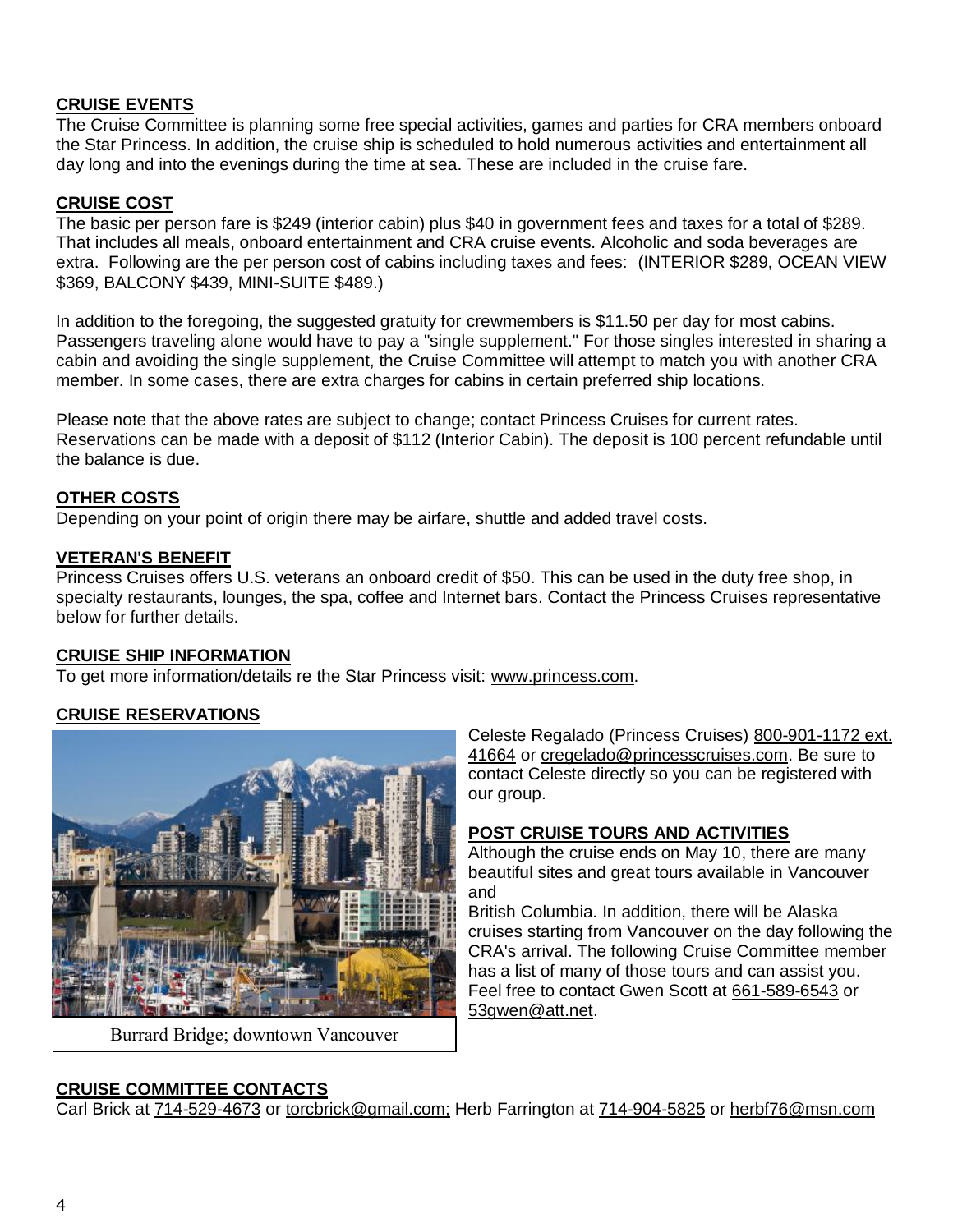### **OTHER INFORMATION**

Since you will be traveling outside the U.S. you must have a valid passport or other approved photo ID to board the Star Princess. If you will be flying back from Vancouver, you will need a US Passport to board an airplane.

# LOYCE T. GARY:

## Still Rooting for the Dallas Cowboys at age 100

Texaco retiree Loyce T. Gary, who lives in Irving, Texas, is a celebrated member of the North Central Texas Chapter. However, he no longer drives to chapter meetings because of the distance.

Instead, he will drive his Ford Escort station wagon – which he purchased when it was new – to a local store when he gets an urge to satisfy his hunger for snacks like crackers and dip. He also may visit a local pharmacy.

He keeps active by playing domino games twice a week with a group of guys who live in his three-story apartment building for seniors. Sometimes on Sundays, he goes to lunch with his grandson Ralph, who is 72 and lives in Grapevine. The age of his grandson should give you a clue about Mr. Gary's advanced age. Yes, it was April 9, 2012 when he turned 100.



Centenarian Loyce Gary

Mention his age and he quickly responds "I'm blessed although I need a walker to get around, I wear a hearing aid, I need glasses and I've dropped about two inches in height to five foot eight. However, I really don't have any physical problems. Also I don't take any medications except for low dose aspirin."

His present physical condition could be due in part to his sports activities when he was young. He says, "I was a tennis guy because I dated a girl who was a good tennis player. I also was a member of my YMCA volleyball team."

Mr. Gary was a student at Central High School in Dallas; he attended the School of Business at Texarkana Junior College and he and wife Adelle graduated together from Midland Junior College. Reminiscing about Adelle he says, "My wife and I once drove to every state capital in the United States except Alaska and Hawaii. We also vacationed in England, Rome and the Holy Land." After 65 years of marriage his wife passed away in 2002. Together they had a daughter and son, two grandchildren and six great grandchildren.

Now let's get down to the subject of his business career. He began by owning and operating a Sinclair service station in Dallas, where there was a Texaco station across the street. Subsequently, he worked in the Dallas Courthouse records department and then became a contract land person. He started working for the Seaboard Oil Company until it was sold to Texaco and absorbed by the Texaco Dallas office. He was transferred first to Texaco's Fort Worth office and then to the Midland office. He also did some side work for several weeks in Mississippi and Alabama. He retired in 1977.

Mr. Gary is a passionate fan of the Dallas Cowboys professional football team and watches all their games on television from the comfort of his home. His goal for the future is "I'm trying to live for the day that the Cowboys finally make it again to The Super Bowl."

# **CRA News Briefs 2013**

To-date the CRA has 86 chapters (84 in the U.S., 2 in Canada). We've lost MO-KAN and MISS-LOU while we have 9 new Chapter Presidents. They include South Bay, South San Joaquin, Central Miss-Magnolia, Mississippi Pine Belt, Atlanta, Old Dominion, Texaco Retirees Club of Houston, Hill Country and Metro Houston. Three of the new Presidents are women including Gwen Scott, Debbie Leverette and Marilyn Bourn.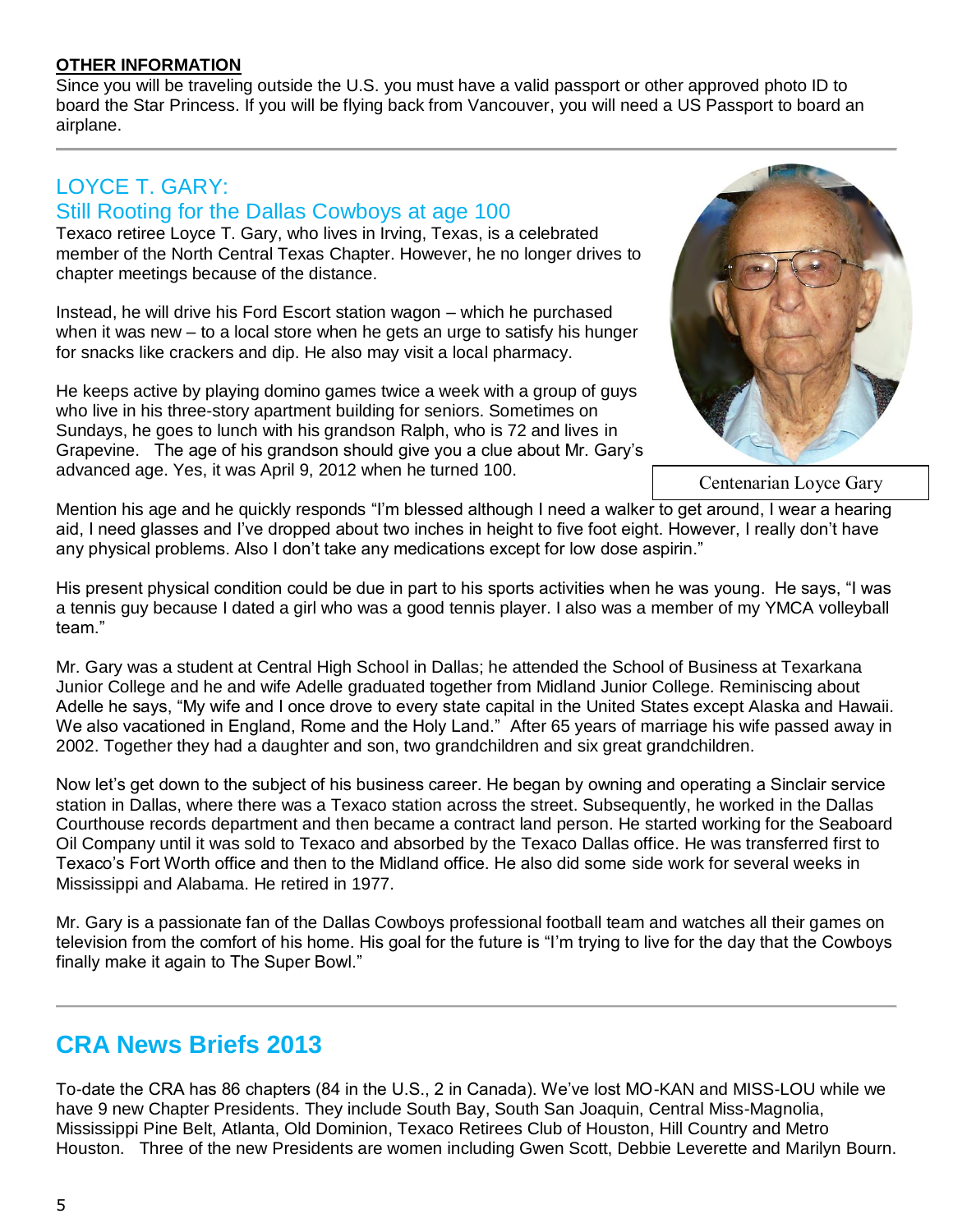Marilyn, who was secretary of the Mississippi Pine Belt Chapter, has succeeded husband, Milton Bourn, as Chapter President.

Welcome news is the Southern Oregon Chapter will be re-formed by Don Young, its former Chapter President, and Ray Airone, the Area Vice President for Northwest US/Alaska. Airone emphasizes, "We are in the process of re-establishing Southern Oregon as an OFFICIAL Chapter. We now have 15 members in the re-formed chapter and I am forwarding those dues payments to Association Treasurer Pat Branson today. We expect more sign-ups as we continue our solicitation. Also, Don Young has agreed to continue as its Chapter President for 2013 while we work together to maintain a viable chapter based in Medford."

### **Husband/wife teams**

Your Encore editor also has garnered the following list of 11 Chapters that have husband and wife teams as officers: Birmingham, with President Tom Boaz and Secretary Barbara Boaz; Treasure Coast, with President Stan Williams and Secretary Betty Williams; Salt Lake City, with Milton Gehrke President and Secretary Doreen Gehrke; Western Slope, with Dusty Holman President and Margie Holman Secretary; Music City with John Bulla President and Linda Bulla Secretary; and Unocal/Chevron Chicago Area Retirees Club with Robert Schmoldt President and Ruth Schmoldt Secretary. Additionally there's Upstate New York, with Ralph Porter President and Nancy Porter Secretary; Mid-Columbia with Frank Ferreira President and Eleanor Ferreira Secretary; California Central Coast Chapter with Paul Tuttle President and Jessie Tuttle Secretary; La Habra with Carel Koopmans President and Jane Koopmans Secretary; and North Central Texas with Gary Branson President and Patricia Branson Secretary.

### **Volunteers doing double duty**

In yet another category, there are 13 CRA presidents – both male and female – who do not have a Secretary. As you might surmise, they are busy solo volunteers.

### **Chapter Guest Speakers**

Always gifted with outstanding guest speakers is the Contra Costa Chapter. Its latest gem, who spoke at the Chapter's Feb. 25, 2013 luncheon, was Lydia I. Beebe. She has been the Company's Secretary & Chief Governance Officer since 1995. In her role, she provides advice and counsel to the Board of Directors and senior management on the corporate governance function. Beebe also serves as secretary to the Board, the Executive Committee and the Board Nominating and Governance Committee. Throughout her 35 Company years she has been a tireless promoter of Chevron's image while serving many public and nonprofit governing boards. That includes being appointed to the board of directors of the Presidio Trust by President George W. Bush and serving in that role until 2008. The San Francisco Business Times inducted her in 2012 into its "Forever Influential Honor Roll" of the Bay Area's most influential businesswomen. Additionally she has been named Corporate Secretary of the Year by Corporate Secretary magazine. Beebe earned a J.D. Law degree from the University of Kansas.

## **An Entertaining Guest at North Central Texas**

Dr. Don Newbury – a philosopher, University President, Author, Humorist, Teacher, Patriot – was guest speaker at the North Central Texas Dec. 6 chapter meeting. During 40 years in higher education Dr. Newbury spent almost half his career as a college president. His weekly column of humor and inspiration now appears in about 150 Texas newspapers and is heard on selected radio stations while his "The Idle American" is in its eighth year of syndication.

## **Houston Metropolitan Chapter Member Wins 5K Event**

On January 12, 2013 Lorie Hougland, whose long distance running specialty is the 5K, emerged victorious in that event by defeating 24 other women in the 55-59 age group in the Chevron Houston Marathon. "I'm 58," said Hougland, "and I ran a minute faster than my best previous time. The 5K is a warm-up for the marathon and half-marathon." Her running career extended from seventh grade through Vanderbilt College where she excelled in the half mile. In 1977 she also was the school's volunteer track coach. (Your Encore editor was an All-City half-miler for a San Francisco high school.)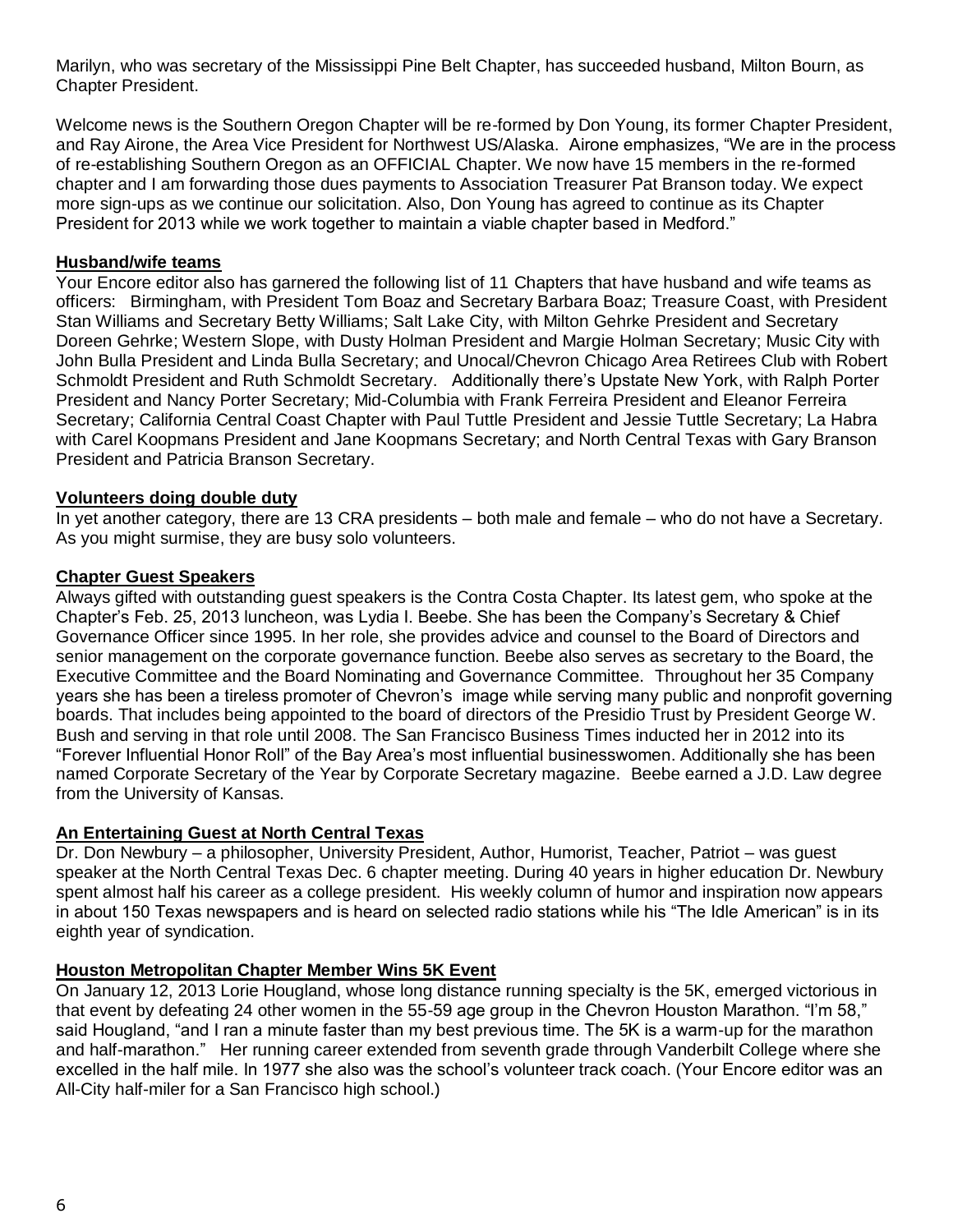Until the 1984 merger, she worked for Gulf Oil Exploration/Production Company. The emphasis of her financial career was in budgeting, forecasting and analysis. In addition to her assignments in an Odessa oil field, and various division and district offices in Houston, she had a temporary 5-month assignment in London.

### **11th Annual Reunion in Laughlin, Nevada**

Continuing a long tradition, Chevron employees, retirees, friends, spouses and guests will gather for fun in the sun from April 18-21 at the Riverside Resort in Laughlin, California, for their 11th Annual Reunion. Among the usual activities will be golf, boating, bowling, casino gaming and a relaxing cruise on the Colorado River. "We have a consistent turnout of about 40 attendees every year. But this year I think we will reach 50 participants," reports Randy Kerr, who together with Dan Hilburger are the Chevron retiree planners and cohosts of "The Reunion." Major activities will begin Friday night, April 19 with a reception to be followed by a steak fry on Saturday night.

Participants are expected to travel from a number of West Coast sites from Seattle to San Diego to participate in this fun-filled getaway. Both Kerr and Hilburger worked for Chevron in Marketing and trucking operations in Southern California. Hilburger, for example, supervised a crew of 35 drivers and 10 trucks in turbo management while Kerr was an area operations Marketing Manager in the Southwest region.

### **Yet Another Yearly Gathering of Retirees**

For the last 20 years or so a large informal group of Chevron Marketing retirees have gotten together for lunch each year in the San Francisco Bay Area. The gathering is purely social with no speaker, theme or scheduled program. It is just old friends getting together to share stories and bygone days. It is similar to the aforementioned Laughlin Reunion and the Graduates Christmas Party that John Dewes organizes in the Bay Area. This year's gathering was held in mid-March at the Crow Canyon Country Club in Danville across the bay from San Francisco. The Chairman/ Organizer function is shared by a "Committee of Four." They include Jim Gregory, Jack McGuire, Dave Perkins and Ben Smith.

# **BENEFITS CORNER**

**by Al Horan**

## **Health Care Reform: changes coming**

## **Changes To Take Place Under Health Care Acts**

As we are aware, there has and continues to be controversy surrounding the Health Care Reform Act (HCRA) and related changes that are to take place under the Patient Protection and Affordable Care Act. Now that the delayed effective dates for different provisions of the Acts are drawing near, there is heightened concern about the effect of the laws.

In 2014 more individuals, who otherwise were not able acquire health insurance, will be able to purchase coverage through Insurance Exchanges known as Health Insurance Marketplaces (HIM). We also will see a strengthening of the Independent Payment Advisory Board (IPAB).

The HIM's are being introduced to make medical coverage available to more individuals at affordable prices. While all insurance carriers will no longer be able to preclude individuals from acquiring coverage because of pre-existing medical conditions, the HIM's should be able to make available comparable coverage at lower prices. Over time it is the hope the exchanges will create enough competition for insurance carriers so they will reduce their insurance premiums. The overall aim of the HCRA is to reduce costs and improve the quality of medical care.

## **The IPAB's Significant Role**

The IPAB, which some people refer to as the "death panel", is charged with tackling Medicare fraud, excessive payments for prescriptions drugs and looking for ways of providing better care at lower costs. The board does not have the authority to act on its own. Instead, it is required to recommend changes in policy to Congress if projected Medicare spending will exceed targeted growth rates.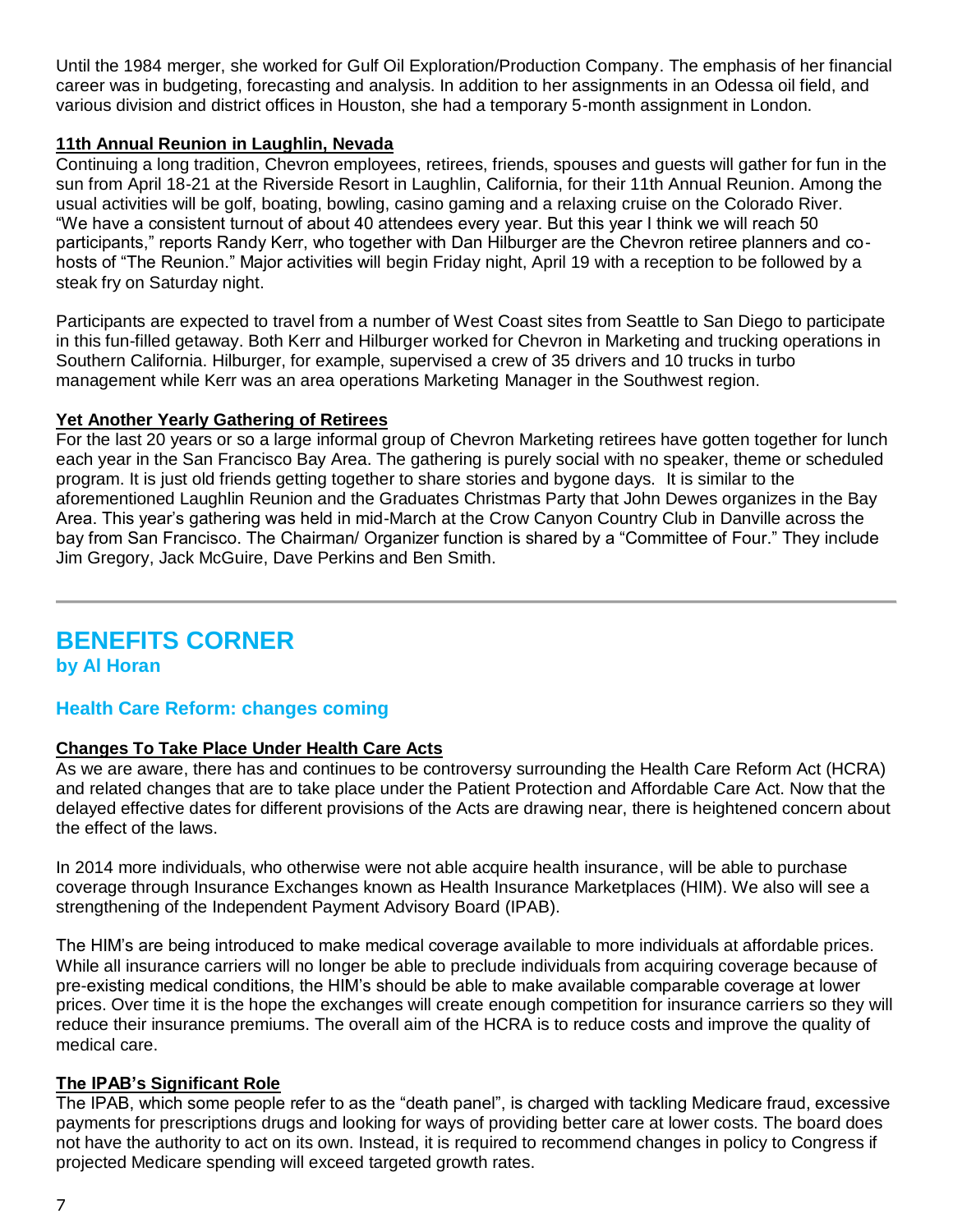By law, it is prohibited from recommending any policies that will ration care, raise taxes, increase premiums or cost-sharing, restrict benefits or modify who is eligible for Medicare. The board will consist of 15 experts, including doctors and patient advocates who will be nominated by the President and confirmed by the Senate. In addition to these changes, other endeavors are afoot which are aimed at improving the quality of medical care while reducing medical costs.

### **A new payment procedure for doctors**

Among the new undertakings is the introduction of a pay for performance program in the public hospital system for the City of New York. Instead of receiving automatic pay increases, doctors will receive annual bonuses based on how well they reduce costs, increase patient satisfaction and improve the quality of medical care.

In three major hospitals that employ 3,300 doctors, their bonuses will be based on meeting such performance goals as improving the coordination of patient care and reducing the average length of stay in the hospital. It is the aim of the City to measure a doctor's performance against national standards.

The use of bonuses to motivate doctors to change their behavior is admirable. However, it's been my experience that bonus programs work well only if they have goals that are clear, measurable, achievable, understood and the potential bonus recipients are committed to them. Further, the bonuses should be meaningful and the potential recipients should have full control of the actions that affect their bonuses.

If they do not have complete control, then anyone who can affect the outcome should also be included in the bonus program. Likewise, they should have a set of achievable goals. For support staff, a team bonus would probably make sense. Based on the situation the team bonus could then be allocated to members based on their individual performance. As you can see, using bonuses to alter behavior can be a powerful tool. But the devil is in the details.

### **Preventative Care is the key to reducing costs**

While it is important for healthcare professionals to modify their behavior, I believe the key to reducing costs lies in preventative care. Along these lines, an increasing number of Americans already are using smart phones and other devices to collect and track their personal health data. Currently, there are more than 500 companies that are making or developing self-management tools. And there are nearly 13,000 health and fitness applications available in the marketplace.

Dr. Peter Margolis, a professor of pediatrics at the Cincinnati Children's Hospital, is testing new software that tracks a patient's behavior pattern. He is using the software to track 20 young patients who have Crohn's disease. The doctor and parents watch the tracking charts for early signs of flare-up symptoms. The physician can then use the feedback to adjust the treatment to minimize the effects of a flare-up.

As you can see, using tracking software in the monitoring and treatment of chronic ailments like diabetes can be extremely helpful. I would think that, with proper training and oversight by a physician's staff, the number of unscheduled office visits and costly emergency room visits could be significantly reduced. However, it's also important that the cost of tracking and monitoring be covered by medical plans. This probably means that the definition of a covered medical expense would have to be modified. This change could help make an impact in reducing medical costs.

### **Electronic Recordkeeping: It's here to stay**

Whenever electronic medical data is discussed, some individuals immediately get concerned about identity theft. However, we should get comfortable with electronic recordkeeping because it is here to stay. As part of the HCRA, medical providers are being encouraged to switch to electronic medical records since it is a way of improving the accuracy of medical data while also reducing costs.

The Texas Health Resources, which annually cares for 140,000 in-patients and 1 million out-patients, has electronically integrated its medical files to reduce duplicate records, improve patient registration and, most importantly, prevent medical errors. To protect a patient's identity they have employed high-tech scanners to map and read the veins in the palm of a patient's hand. The image is reportedly 100 times more accurate than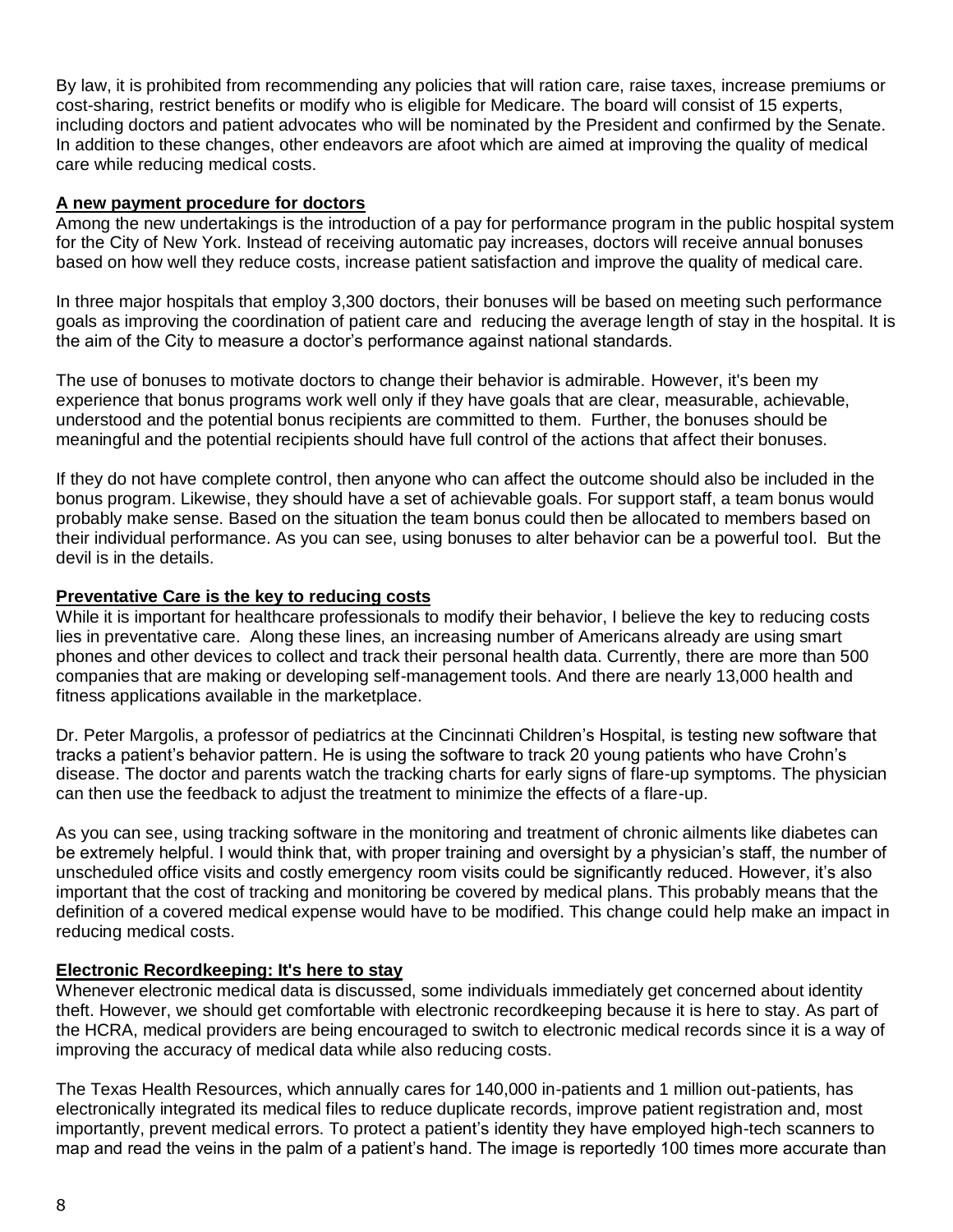fingerprints. Palm vein patterns do not change in adults. Children need to be rescanned annually until age 15 because their hands continue to grow.

### **Out-of-country Medical Care**

You may recall that in a previous Encore article I wrote about individuals traveling to India, Thailand and Singapore for medical treatment. This is being promoted by some organizations as a way of obtaining quality medical care at significantly reduced prices.

### **Mexico offers quality medical care at lower prices than Asia**

As an alternative, Mexico is now being promoted as a way of obtaining quality medical care at lower prices without having to travel to Asia. Hospitals on Mexico's Pacific Coast are being targeted as low cost alternatives to soaring medical costs in the U.S. for everything from knee replacement to heart surgery. While this could be a game changer for Mexico and the United States, Mexico would have to first improve their security and would also need to have their hospitals certified to treat international patients.

Additionally, for Mexico to become a major factor, U.S. medical insurance -- including Medicare -- would have to be modified. Presently, Medicare does not cover expenses incurred outside the U.S. Also, private insurers generally only cover expenses incurred outside the U.S. for medical emergencies.

There is probably a greater chance that U.S. insurers would amend their contracts to cover these expenses before Medicare recognizes them. Congress would have to approve such a change to Medicare. While this is an intriguing idea, it probably will never come to pass.

Finally, I would like to mention that, if you have Chevron medical coverage, you should have received a W-2 form from Wells Fargo Bank, which is the agent for Chevron. In box 12 of the form there should appear the code "DD" and a dollar amount. That dollar amount represents the annualized total cost of your Chevron coverage, i.e. the sum of your contributions plus the Company's contributions.

As part of HCRA, employers are required to provide this information. This is NOT taxable income but merely a way for the government to determine what is being spent on medical coverage. However, it is my understanding that sometime in the future we may see costly medical plans being taxed.

Chevron continues to actively review the impact of this and all of the regulations related to HCRA.

If you have any questions please let me know.

Al Horan, Benefits Chair: Phone: 972-964-1787 Email: [awhoran@verizon.net.](mailto:awhoran@verizon.net)



# **Chapter Scholarship Awards**

#### **Contra Costa to expand program**

Now in its ninth year is an outstanding college scholarship program sponsored by Chevron Retiree Association members of the Contra Costa Chapter which is based in the San Francisco Bay Area.

"The program started in 2005 with two recipients each receiving \$1,000 scholarships. The following year there were three awarded scholarships and in 2009 the amount was raised to \$1,250," reports **Helen Romain**, the Scholarship Program Director since 2009.

She continues, "The annual number of recipients has varied with six being **Helen Romain** awarded in 2012-13. Forty-one percent of the scholarships have been given to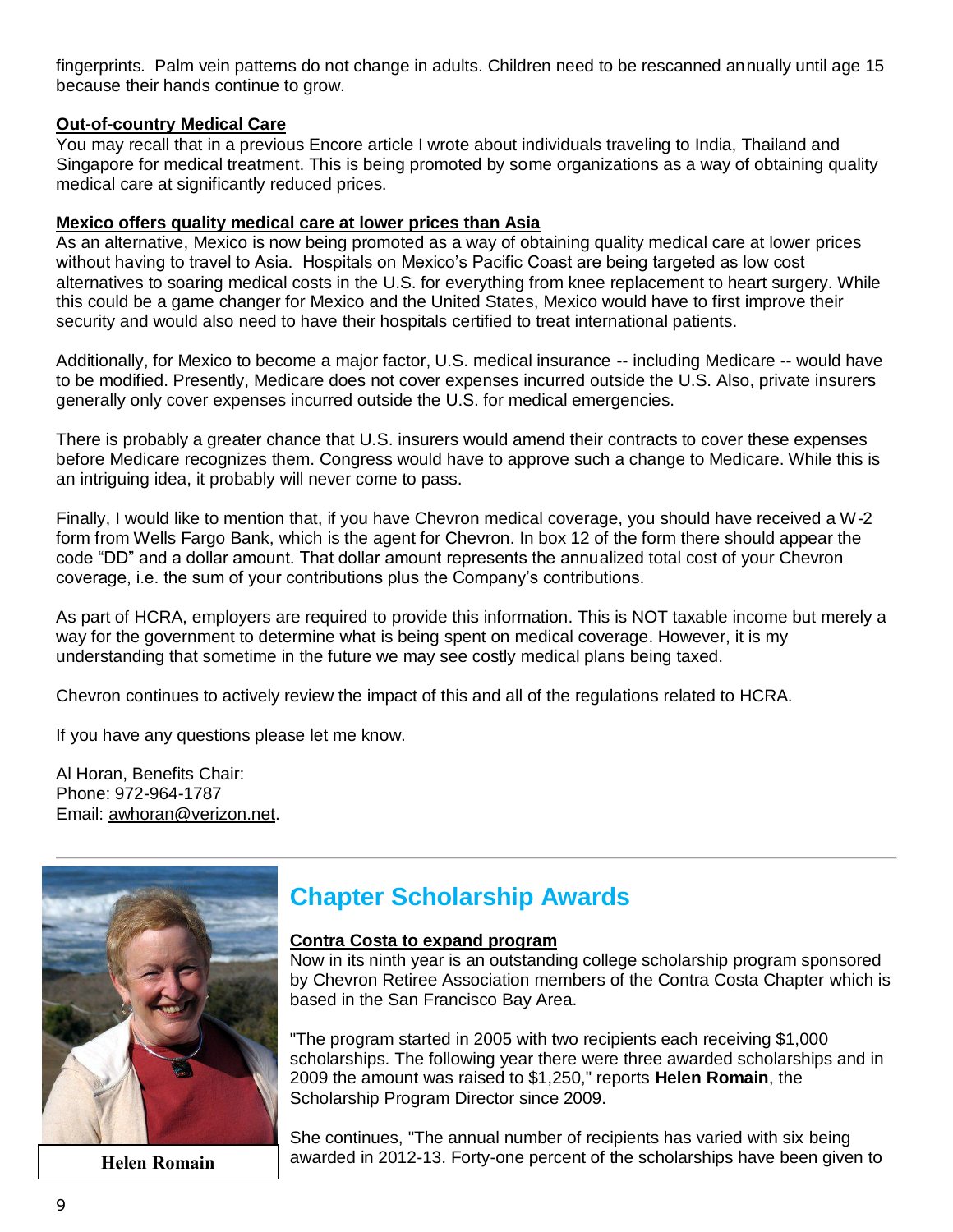boys and 59 percent to girls. Also all scholarship winners are the children, grandchildren and great grandchildren of our chapter members."

All students must be age 25 and under and be enrolled - or plan to be enrolled - in the coming school year in a fulltime undergraduate course of study at an accredited two or four-year college or university. Most awardees have lived in the San Francisco Bay Area. Others had been living elsewhere in California plus Colorado, Illinois, Kansas, Ohio, Oregon, Massachusetts and Utah. Among the schools they have attended with their scholarships are Azusa Pacific, Boston College, BYU, Cal Poly, Case Western, Colorado State, Duke, Oregon, Scripps, Stanford and several UC campuses.

Romain points out "For the 2013-14 academic year we plan to award five scholarships in the amount of \$1,500 each. That money for the scholarship recipients comes from the retiree members of the chapter. At the end of last year, our paid chapter membership total was 932. It's a wonderful program and the kids are so appreciative and have outstanding goals. One young girl wrote us: 'It is such a great honor to be formally recognized for both my academic achievement and extra-curricular involvement. It leads me to feel inspired to continue working diligently in pursuit of academic excellence.'"

Romain adds, "It is nice we have the ability to do this with the support of chapter members. These scholarship individuals represent both our future and they may be our future Chevron employees. Also they can pass positive remarks about Chevron to other college students."

Romain's career with Chevron started in 1985 with COPI. It involved working with non-U.S. Expats in training and development programs as well as providing support for their families. She worked primarily with Angolans, Nigerians, South Americans and Canadians. "During that time," says Romain, "I also administered a scholarship program for Angolans and Angolan government oil company employees. That included working with the students and school administration. After the Texaco merger, I worked in the Staffing Group with



**Shirald Hendrix**

experienced hires. I retired from Chevron in August 2006."

### **Metropolitan Houston's 2013 Scholarship Program**

Once again the Metropolitan Houston Chapter Scholarship Program is offering a college scholarship for a 2013 graduating high school senior who has applied and been accepted by an accredited four-year university or two-year community college or junior college. The amount of the scholarship award is set annually by the Chapter's Board of Directors and for the year 2013 it is \$2,000. As usual, it will be a "one-time award" recognizing academic excellence and personal development. The 2013 eligibility requirements include any graduating high school senior who is related to a dues paying member of "our MHC Chapter by blood or by marriage including stepchildren, nieces and nephews, grandchildren,

etc.," who meet the scholarship requirements as outlined in the scholarship application package.

Each student's application, including all required documentation, must be received by Lorie Hougland, the Scholarship Program Coordinator, by May 1, 2013. To qualify, students need three recommendations from high school staff or perhaps an organization where they performed volunteer work. Applicants must submit a 500-word essay, test scores and transcript - all of which may take time to accomplish.

"Pete" Rowland, a Chapter Board member who has been active for many years in the MHC Scholarship Program, noted that the genesis of the MHC Scholarship Program began with Past Presidents Charlie Rhoads and Shirald Hendrix. The Chevron Retirement Club of Houston and the Gulf Annuitants Club merged to become the Metropolitan Houston Chapter. Under Rhoads leadership, the newly created MHC chapter approved the MHC Scholarship Program. Hendrix recalled that the first award under the new MHC Scholarship Program was presented in June, 2001 when he **"Pete" Rowland**

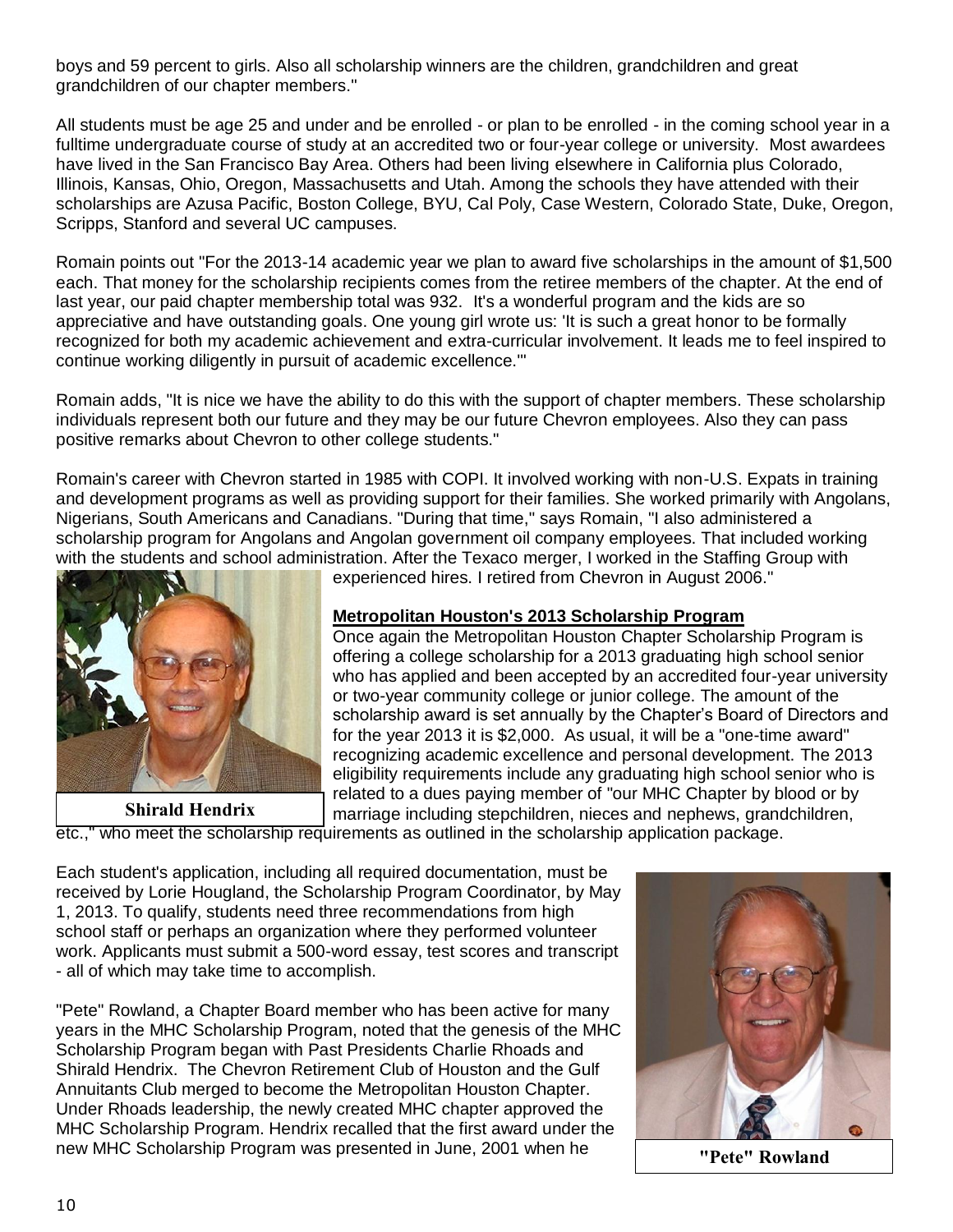was MHC Chapter President. In May 2003, the MHC Chapter received a CRA Public Service Award in recognition of the first CRA Chapter to implement a scholarship program. A scholarship award has been given each year since the program's inception. The MHC Chapter urges all its members to consider giving just even a small amount when mailing in the membership renewal form. Their message is: "*Together We Can Make a Difference!".* These students are our future! "

# **CRA's Mid-Year Meeting**

### **Conclave preps for Annual Meeting**

Officers, Area Vice Presidents, Committee Chairs and Past Presidents John Dewes, Bill Leney, Don Ostrom and Charlie Rhoads were among those attending the January 19-21, 2013 Chevron Retirees Association Mid-Year Meeting at the DoubleTree Hotel in Burlingame, California.

President Vic Revenko was on hand to welcome all attendees as he brought the meeting to order at 7:30 a.m. on Monday, January 19. He promptly thanked everyone for their willingness to serve as volunteers and their on-going support of the CRA. He then set forth the objectives of the Mid-Year Meeting by emphasizing the need to discuss and clearly decide on the next steps for key issues such as the membership development and technology and communications strategies.

Pension supplementation advocacy continues to be a high priority and he reported that (1) Chevron is still evaluating the matter of a pension supplement and (2) is well aware of the CRA's ongoing concern for its members. Subsequently, on Sunday evening the group was joined for dinner by Jim Schultz, General Manager, Human Resources Corporate and Services, and Claudia Polidori, Manager-Benefits. Schultz gave a presentation on some of the recent successes achieved by the Company.

On Monday, Cathy Drew, Health and Welfare Benefits Team Leader joined the group. Deb McNaughton, General Manager, Internal Communications, was unable to attend. Skip Rhodes, the CRA's Public Affairs Chair, provided the remarks she had prepared.

### **Capsule highlights from the 2013 Mid-Year Meeting Minutes**

Secretary MJ Stone was assigned the task of updating the "CRA and You" document to make it more valuable/attractive to the reader. Background: the document originally was developed in 1991 and inserted into PP&M. Consequently, the CRA Chapters over the years have been encouraged to mail a copy with their membership solicitation. In 2003, for first time, the document was provided to the Chevron Human Resources Center for inclusion in the binder given to prospective retirees. Then in 2007, it was placed on CRA website and titled "About CRA." Minor updates have occurred annually to reflect new contact information.

The major stakeholders in this task are: Benefits, Membership, Demographics, Public Affairs, Planning and Research, and Communications Committee Chairs. The final document reflects their input. If after Mid-Year Meeting review there are no revisions, the "Chevron Retirees Association (CRA) Don't Retire, Just Rewire" document will be sent to Service Center for inclusion in the retirement binder. Likewise, the "About the CRA Stay Connected" will be placed on the website page "About CRA".

### **Major Points in Treasurer's Report - Pat Branson**

The mileage rate was raised by IRS to \$0.56.5/mile. The CRA applies 70 percent of the IRS rate to our mileage reimbursement; thus, the new CRA rate \$0.40/mile. The CRA financial accounts are in good standing. Chevron will provide \$125,000 to the CRA for dues-paying members. Based on membership for June 30, 2012, the dues paying members were 14,154. Our Membership dues goal is to top number from last year. We need to stress that the dues paid by each Chapter should be reported to the Treasurer by March 16<sup>th</sup>; we solicit the attention and assistance of our AVPs to achieve this deadline. Pat proudly noted that the IRS sent written confirmation that the CRA was in compliance with the federal guidelines for Tax Exempt Status under the federal tax code.

### **Budget/Finance Committee Report - Bill Schultz**

The CRA is in good financial condition with cash balance increasing about \$22,000 from the prior fiscal year. Incoming revenue has been fairly stable. The projected dues-paying members for the current fiscal year are projected to be less than last year. Future years are being adjusted downward based on the CRA's 2020 study, projecting 11,000 members by the year 2020.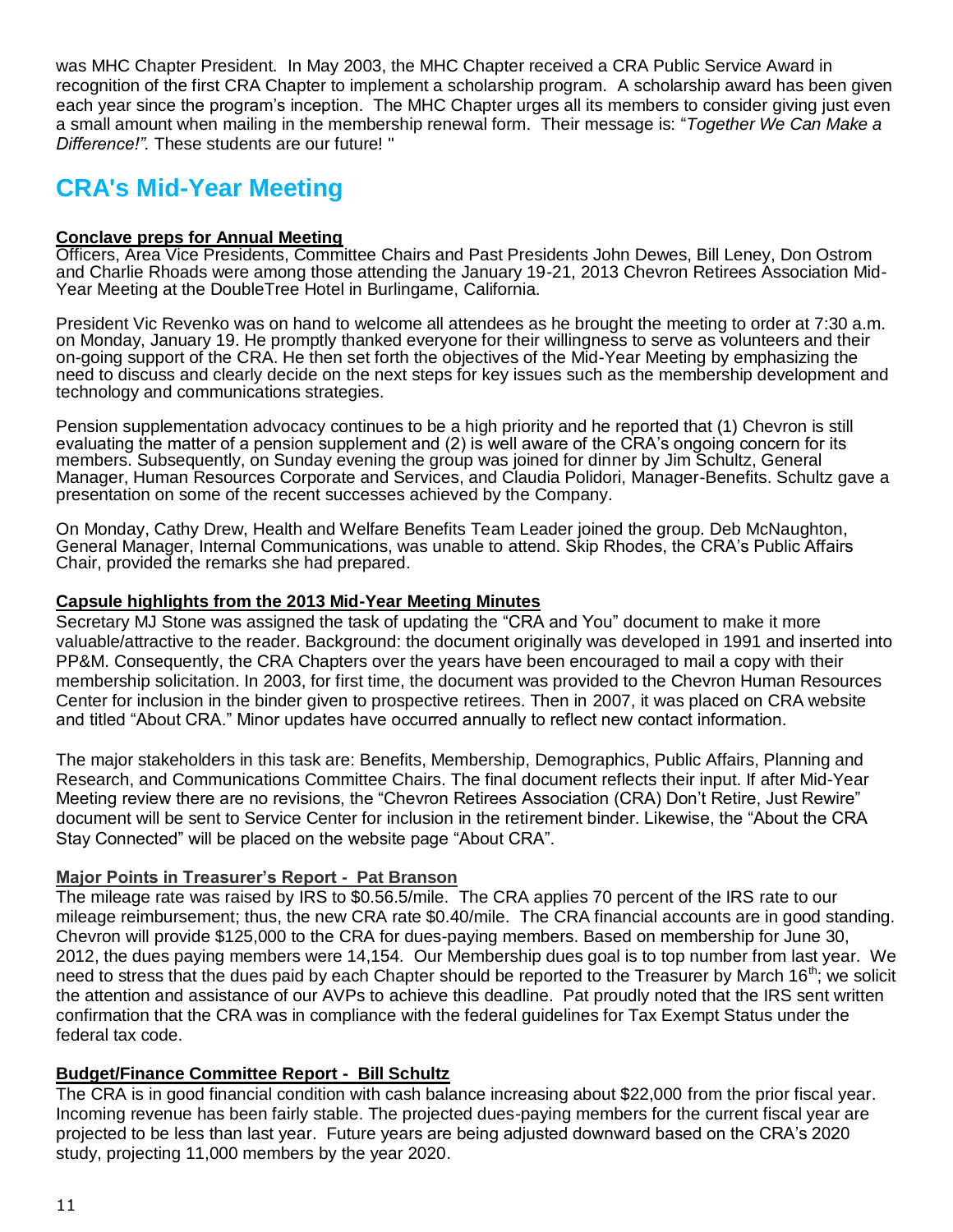## **Communications Committee Report - Dennis Dauphin**

Conversion of CRA website to CMS (Content Management Software) is complete thus saving the CRA the average annual expense of \$18k for an outside contractor. The changeover will rely on the Communications Committee members and volunteers to provide the expertise to update and maintain the website. The website is undergoing continuous enhancement, with recent modifications to include more information on Home Page, larger fonts for easier viewing and greater color contrasts for reading appeal. The Committee has expanded with 2 additional volunteers and a Chevron-assigned technical support contractor for advice and mentoring. The quarterly Encore newsletter was expanded to 12 pages with added 3 pages for "In Memoriam." This expansion will permit more space devoted to retiree activities, Chevron news, updates and photos.

### **Technology Action Plan - Frank Coe**

A recap of outstanding issues previously discussed achieved a consensus that the CRA would not undertake the development of any new insurance initiatives at this time. However, it is important to note that our Benefits Chair would support and assist in helping members evaluate plans they may be considering. A motion was made to sustain the existing insurance programs provided by CRA. The motion was seconded and passed. The Demographics Committee would further explore the capability of leveraging the CRA website with additional tools to continue such new initiatives as placing the CRA Survey on the website and compiling respondent data. The one-year free membership initiative for new retirees would be fully developed for presentation at the 2013 Annual Meeting.

### **Public Affairs Committee - Skip Rhodes**

There has been no recent "call to action" by the Chevron Advocacy Network to mobilize our membership in support of key industry issues with their area representatives. Many political issues have been addressed and resolved before taking this step. Thus, little communication has occurred in the last 18 months. Our challenge is to keep members engaged even though we have had an extensive idle period. Skip also addressed the Chevron Humankind Program, which has two components. In the Matching Program, there's been a 51 percent increase from 2011 in the number of retirees donating via direct giving totaling \$5.4M. Subsequently matched by Chevron was \$4.7M for a 60 percent increase over 2011 matching. Average amount donated per retiree increased 27 percent as compared to 2011 when it was \$2,704. The maximum retiree contribution has been raised to \$3,000 annually. Skip also noted a commitment by Chevron to provide detailed reporting on the specific participation by our CRA members in the Humankind program. This information, in turn, will be shared with our membership.

The Chevron Retirees Association is not a subsidiary of Chevron Corporation but an independent organization of retired employees of Chevron or its predecessor companies.

© 2012 Chevron Retirees Association. All Rights Reserved.

# **Chevron Retirees Association**

*The Chevron Retirees Association is not a subsidiary of the Chevron Corporation but an independent Organization of retired employees of Chevron or its predecessor companies.*

For questions regarding **ENCORE** or the CRA website, contact: Dennis Dauphin, Communications Committee 1614 Girvan Court, Ocean Springs, MS 39564. E-mail: [oceansprings1@cableone.net](mailto:oceansprings1@cableone.net) (228)-875-7268

For **ENCORE** story ideas, contact: Walt Roessing, Managing Editor 4817 Palm Ave #M La Mesa, CA 91942 E-mail: [wlroessing@cs.com](mailto:wlroessing@cs.com) (619) 697-9702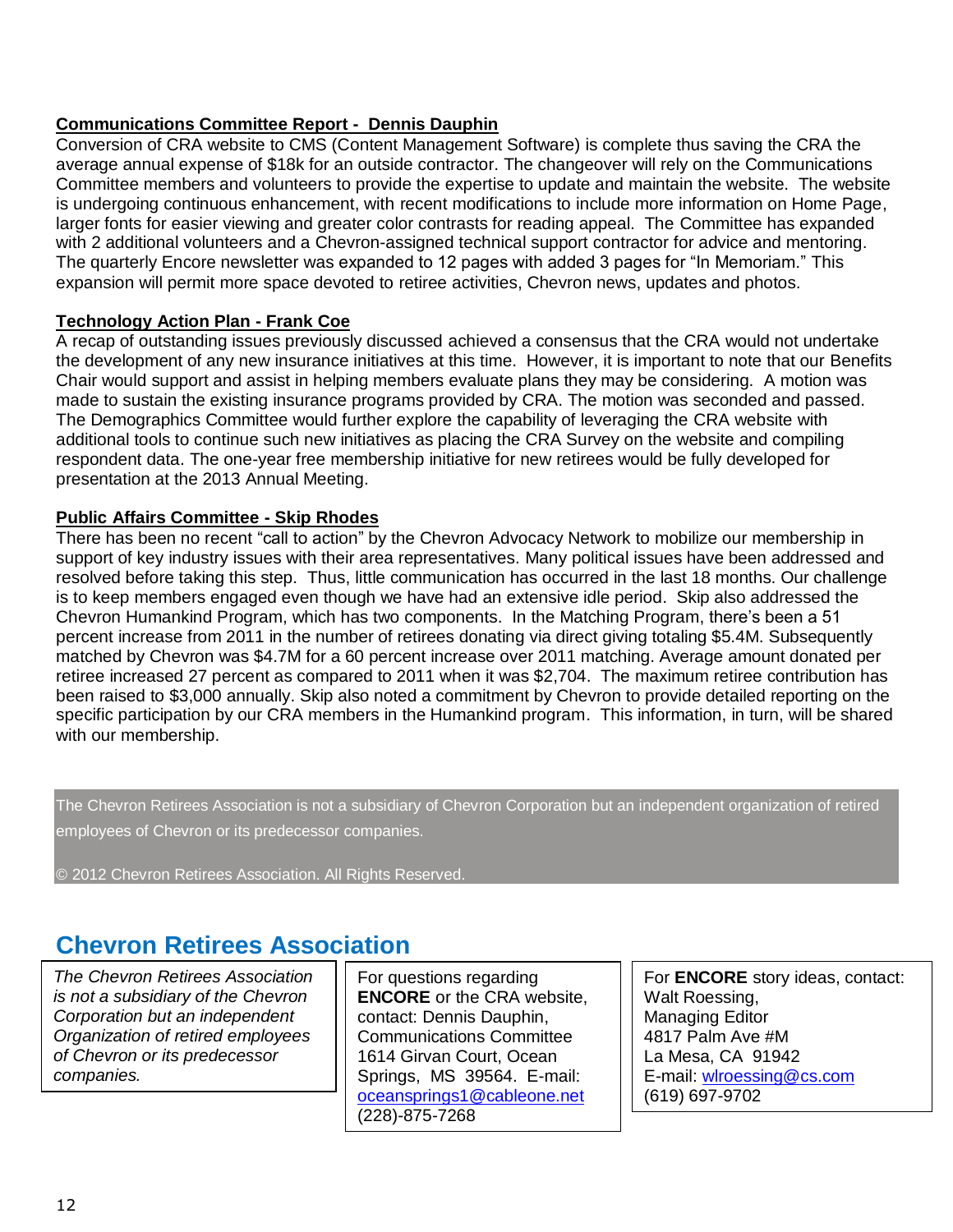*As reported by Chevron during this period*

#### **Amoseas**

Rossman, Charles W., Ret. 1981

#### **Caltex**

Danielsen, Richard ., Ret. 1986 Gerhart, Ray V., Ret. 1983 Kennedy, John B., Ret. 1981 Tomicich, Rose Victoria., Ret. 1986

#### **Chevron**

Aguiar, Donald F., Ret. 1985 Alder, Dolores F., Ret. 1996 Almeida, Leslie D., Ret. 1992 Altman, Clarence W., Ret. 1977 Andrewsen, Harry W., Ret. 1978 Arthur, Warrick C., Ret. 1989 Arto, F C., Ret. 1981 Billman, Roger O., Ret. 1985 Bly, Robert M., Ret. 1986 Bobal, A ., Ret. 1983 Boyer, Wanda W., Ret. 1977 Brazil, E E., Ret. 1990 Brooks, J C., Ret. 1990 Brown, George S., Ret. 1975 Brown, Howard R., Ret. 1992 Canady, Paul G., Ret. 1985 Cardwell Jr., William T., Ret. 1980 Carmouche, P ., Ret. 1986 Carter, L B., Ret. 1981 Chamberlin, L E., Ret. 1974 Chambers, J E., Ret. 1987 Collins, John ., Ret. 1994 Constans, Richard E., Ret. 2002 Coward, H R., Ret. 1985 Crossland, Sr., E J., Ret. 1985 Crowe, William F., Ret. 1981 Daigle, Jerry J., Ret. 1991 D'Arienzo, Joseph P., Ret. 2002 Davis, L F., Ret. 1987 Delgado, Beatrice E., Ret. 1988 Elliot, John A., Ret. 1986 Franklin, E H., Ret. 1990 Gennette, Raymond D., Ret. 1982 Gollner, John D., Ret. 1983 Gosse, Melvin ., Ret. 1993 Greer, Russell A., Ret. 1985 Grueter, C C., Ret. 1984 Hall, Alfred B., Ret. 1980 Hall, James H., Ret. 1992 Hasling, F L., Ret. 1986 Henry, John F., Ret. 1986 Hobart, Robert E., Ret. 1985 House, Eugene R., Ret. 1981 Hunter, Donald C., Ret. 1992 Jackson, Leonard C., Ret. 1986 Jensen, William E., Ret. 1985 Johnson, Carl E., Ret. 1989 Keith, Richard R., Ret. 2010 Kightlinger Kr., Edgar N., Ret. 1999 Kline, John D., Ret. 1986 Lampshire, Wayne G., Ret. 1978 Lane, Bobby J., Ret. 1978 Larracey, George H., Ret. 1981 Larsen, Alfred L., Ret. 1985

Leblanc, N F., Ret. 1985 Lee, James T., Ret. 1988 Lodrigue, J L., Ret. 2002 Lonadier, John W., Ret. 1986 Lund, Lee A., Ret. 1997 Maack, Charles T., Ret. 1986 Malony, G A., Ret. 1984 Martin, Laddie J., Ret. 1978 Massey, Joseph A., Ret. 1985 McCleary, Kathryn ., Ret. 1990 Mccormick, Helen M., Ret. 1997 Mckay, David A., Ret. 2008 McMillin, F A., Ret. 1986 Middlekoff, Christopher S., Ret. 2004 Milazzo, J S., Ret. 1987 Miles, J D., Ret. 1981 Miller, T M., Ret. 1992 Miller, Kenneth L., Ret. 2002 Miller, Jr., T John., Ret. 2004 Mills, Sr., Rodney G., Ret. 1986 Milsted, Wayne H., Ret. 1984 Mitchell Jr., Alton D., Ret. 1992 Monahan, Ann M., Ret. 1979 Moscou, L Q., Ret. 1982 Muff, William D., Ret. 1987 Nagel, E A., Ret. 1990 Nichols, Jr., Vernon L., Ret. 1982 Novosel, Evelyn B., Ret. 1982 Ormeo, Jose F., Ret. 1986 Ospenson, J N., Ret. 1986 Parker, Kenneth E., Ret. 1990 Phillips, Frank D., Ret. 1980 Plaisance, Lee J., Ret. 1992 Pleau, Emile J., Ret. 1982 Preston, B A., Ret. 1986 Quinn, Clara M., Ret. 1974 Ramos, M F., Ret. 1985 Reed, Wyland K., Ret. 1973 Roberds, Robert A., Ret. 1984 Rodriguez, Edmund ., Ret. 2003 Russell, Bobby G., Ret. 1992 Sadler, Patricia A.., Ret. 2009 Sakamoto, H ., Ret. 1990 Schafer, Lester D., Ret. 1980 Sloan, Carolyn R., Ret. 1976 Smith, Albert A., Ret. 1994 Smith, D E., Ret. 1982 Snelgrove, T L., Ret. 1984 Stichka, James B., Ret. 1980 Stone, Terrill W., Ret. 2011 Stowers, Morris E., Ret. 2012 Sweeney, Alfred K., Ret. 1995 Sweis, Salameh I., Ret. 1994 Taylor, R H., Ret. 1989 Thaxton, John H., Ret. 1997 Toes, George A., Ret. 1995 Tonne, John J., Ret. 1991 Tripp, Harry W., Ret. 1971 Vigneaud-Leroux, Nelly ., Ret. 1992 Walk, Mac M., Ret. 1985 Walsh, Robert F., Ret. 1993 Ward, A H., Ret. 1992 Warren, B F., Ret. 1986 Whitby Sr., Bryant K., Ret. 1996

White, Jr., Estill ., Ret. 1983 Williams, Val G., Ret. 1991 Wilson, Ross J., Ret. 1977 Yates, Robert C., Ret. 1985 Zibilich, C M., Ret. 1979

#### **Getty**

Bever, Emery W., Ret. 1985 Bullard, Jr., Elmer L., Ret. 1987 Collins, Jack G., Ret. 1984 Dillmon, Keith S., Ret. 1982 Dorsheimer, Donald W., Ret. 1984 Dotson, Billy E., Ret. 1995 Dunphy Jr., Joseph A., Ret. 1986 Fisher, Harold D., Ret. 2008 Hall, Alton Rabon., Ret. 1996 Hawkins Jr., Charles B., Ret. 1984 Hull, Arlo S., Ret. 1984 Ignash, Dorothea A., Ret. 1979 Maliden Jr., Anthony ., Ret. 1995 Mask, Rutherford B., Ret. 1985 Mitchell, Terrell R., Ret. 2002 Mount, John B., Ret. 1984 Myers, Charles J., Ret. 1981 Oshman, Earl W., Ret. 1986 Paradoski, Nancy A., Ret. 1998 Phillips, Bobby E., Ret. 1990 Powell, Robert V., Ret. 1977 Roseberry, Fred D., Ret. 1994 Scott, Bonnie J., Ret. 1993 Seay, Frances L., Ret. 1994 Smith, Leroy ., Ret. 1987 Stephens, Andy C., Ret. 1999 Stoops, John L., Ret. 1978 Velasco, Yolanda C., Ret. 1998 Waers, William E., Ret. 1990 White, Willard P., Ret. 1994 Whitlock, Jr., Clarence M., Ret. 1990 Williamson, Jim H., Ret. 1980 Wilson, James J., Ret. 1986

#### **Gulf**

Angelle, Joseph L., Ret. 1989 Armstrong, Cleston L., Ret. 1983 Atkinson, James R., Ret. 1980 Barchenger, Amos R., Ret. 1982 Barrett, John A., Ret. 1986 Blevins, James M., Ret. 1983 Bloom, Betty L., Ret. 1986 Brock, Henry W., Ret. 1976 Broussard, Woodrow W., Ret. 1984 Brown, James T., Ret. 1978 Brown, Donald G., Ret. 1983 Caskey, Jr., John A., Ret. 1981 Castille, Maurice C., Ret. 1982 Chitwood, Janelle T., Ret. 1985 Clanton, Vernon L., Ret. 1992 Clark, Louise J., Ret. 1973 Clark Jr., James W., Ret. 1986 Coleman, Hart E., Ret. 1986 Collum, James C., Ret. 1983 Connor, Clarence C., Ret. 1983 Copeland, Allan J., Ret. 1994 Crider, Oakey J., Ret. 1982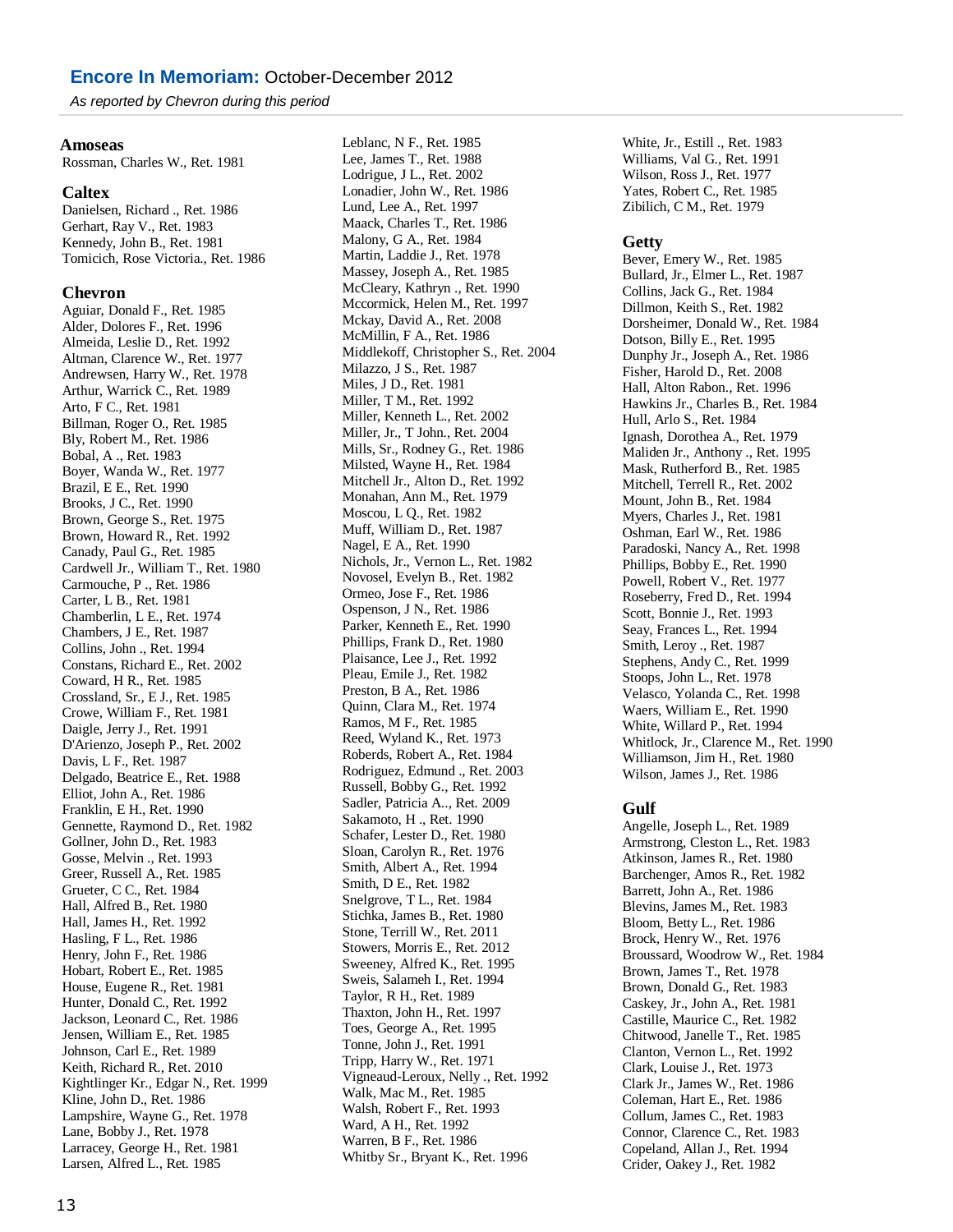Curtis, Robert M., Ret. 1982 Devries, John W., Ret. 1983 Dozier, Charles W., Ret. 1983 Eberly, Roger D., Ret. 1986 Edwards, Jack C., Ret. 1986 Ethridge, Thomas E., Ret. 1973 Fantozzi, Reno ., Ret. 1986 Fleming, Doyle W., Ret. 1998 Fox, Frank L., Ret. 1999 Futrelle, Emmett E., Ret. 1981 Gallant, Alban E., Ret. 1985 Gay, Samuel S., Ret. 1980 Griffin, Wallace A., Ret. 1985 Guenther, Rie Y., Ret. 1990 Gullickson, Waldo D., Ret. 1986 Hamilton, Otha R., Ret. 1983 Hamilton, Robert S., Ret. 1985 Hanes, Tina M., Ret. 1983 Hanus, Stanley R., Ret. 1978 Hardin, Robert G., Ret. 1986 Harris, Lowell E., Ret. 1983 Harvey, Francis P., Ret. 1983 Heald, Robert F., Ret. 1985 Heminger, Joseph D., Ret. 1976 Henderson, Berkley A., Ret. 1992 Henry, Jr., John D., Ret. 1984 Hines, Carl H., Ret. 1985 James, Thomas W., Ret. 1981 Johnson, Reginald F., Ret. 1995 Jordan, James M., Ret. 1983 Jorgenson, Chris M., Ret. 1983 Karl Jr., George F., Ret. 1995 Keltner, Charles K., Ret. 1983 Kilberg, Charles B., Ret. 1986 Kraus, III, William O., Ret. 1998 Latham, Charles C., Ret. 2011 Lewis, Joseph T., Ret. 1981 Liebenguth, Gerard G., Ret. 1975 Marriott, Thomas J., Ret. 1981 Martin, Patricia M., Ret. 1977 Mc Vean, William ., Ret. 1992 McWilliam, Clelland ., Ret. 1980 Miller, Phyllis S., Ret. 1983 Mokricky, Mary L., Ret. 1985 Moses, Jr., Sam W., Ret. 1984 Mullens, Roy W., Ret. 1981 Odle, Billy ., Ret. 1985 Ogden, Jr., George F., Ret. 1983 Okland, Olav A., Ret. 1975 Paraskos, John A., Ret. 1997 Persson, Eileen C., Ret. 1969 Powell, Robert M., Ret. 1978 Price, Donald W., Ret. 1977 Quail, Mildred I., Ret. 1972 Ravey, Robert M., Ret. 1983 Rawl, Patricia M., Ret. 1986 Redd, Henry E., Ret. 1983 Rhodes, Patricia J., Ret. 1986 Romero, Allen ., Ret. 1992 Rosales, Maria A., Ret. 2002 Sapienza, Paul S., Ret. 1981 Simon, Leroy C., Ret. 1986 Simpson, John A., Ret. 1985 Singleton, Alan H., Ret. 1985 Smith, Jr., James D., Ret. 1992 Soter, Frank S., Ret. 1980 Stanley, Richard D., Ret. 1996 Straub, William N., Ret. 1979 Sutton Jr., Robert F., Ret. 1985

Taliman, Dan ., Ret. 1994 Teague, Blake B., Ret. 1985 Terrell, Billy R., Ret. 1988 Tillman, Charles F., Ret. 1992 Turnbo, Nathan E., Ret. 1987 Vest, Jack R., Ret. 1985 Wallace, Viola D., Ret. 1985 Wiles, Maxine A., Ret. 1986 Wilson, Willis W., Ret. 1984 Wilson, Roy G., Ret. 2008 Winn, Amelia D., Ret. 1995 Wokutch, Harry J., Ret. 1973 Zellman, Gene P., Ret. 1992 Zogorski, Thomas E., Ret. 1978

#### **MolyCorp**

Chacon, Beneslado ., Ret. 1984

#### **Tenneco**

Gray, William R., Ret. 2000

#### **Texaco**

Amaral, Lawrence R., Ret. 1989 Amick, Louis E., Ret. 1984 Arias, Mildred P., Ret. 1978 Barras, P J., Ret. 1982 Bateman, Thomas K., Ret. 1979 Bean, Louis K., Ret. 1976 Becker, Herbert W., Ret. 1977 Beirnes, Vernon C., Ret. 1984 Berberich, Elizabeth ., Ret. 1989 Billinghurst, George A., Ret. 1986 Bjorgen, Iver O., Ret. 1977 Bruno, Michael P., Ret. 1989 Burleigh, Raymond J., Ret. 1999 Camp, Everett B., Ret. 1987 Carrigan, James P., Ret. 1980 Carter, Arthur B., Ret. 1985 Castille, John H., Ret. 1981 Castillo, Eugene ., Ret. 1983 Childers, Jack D., Ret. 1982 Chiron, Daniel S., Ret. 1994 Clark, Carroll ., Ret. 1986 Cloud, Robert A., Ret. 1989 Cobb, Glenda J., Ret. 1999 Cortez, Louis ., Ret. 1993 Cross, Edward A., Ret. 1984 Cuccio, Vincent C., Ret. 1982 Dearborn, Henry C., Ret. 1985 Defreese, Elmer J., Ret. 1987 Denman, William E., Ret. 1994 Denton, Leonard E., Ret. 1985 Dixon, Jr., James A., Ret. 1980 Dominguez, Jesus S., Ret. 1994 Dufresne, Daniel A., Ret. 1987 Dugas, Aaron J., Ret. 1979 Duvall, Victor M., Ret. 1988 Easley, Jimmy H., Ret. 1989 Egan, Jr., George A., Ret. 1989 Elhart, Donald L., Ret. 1987 Elizondo, Richard J., Ret. 1989 Esposito, John C., Ret. 1987 Evans, John W., Ret. 1978 Fondren, James W., Ret. 1981 Foret, Jr., George J., Ret. 1999 Frederick, Alvin P., Ret. 1988 French, Jr., John R., Ret. 1989 Furman, George R., Ret. 1978

Goodman, Irene B., Ret. 1978 Graves, Richard H., Ret. 1993 Griffith, Henry L., Ret. 1978 Guyton, Jerry R., Ret. 1994 Handley, Charles R., Ret. 1992 Hartson, Herbert J., Ret. 1984 Heckmann, Claire ., Ret. 1997 Heflin, George L., Ret. 1995 Herman, Jr., W M., Ret. 1984 Hernandez, Leo ., Ret. 1980 Hopmann, Charles A., Ret. 1991 Howard, Cornelia S., Ret. 1982 Hudson, Edward W., Ret. 1991 Jackson Jr., Leroy A., Ret. 1985 Ketner, Donald D., Ret. 1981 King, Robert G., Ret. 1983 Kruckeberg, Robert Dale., Ret. 1999 Lagarde, Charles A., Ret. 1980 Lazrovitch Jr., George ., Ret. 1994 Lee, Marion F., Ret. 1982 Lewis, Clyde L., Ret. 1994 Leysath, Walter G., Ret. 1984 Logue, Tommy L., Ret. 2004 Lubold, Filbert W., Ret. 1989 Lucas, Edward D., Ret. 1985 Lyons, Curney J., Ret. 1989 Mahoney, James R., Ret. 1982 Marrello, Eleanor J., Ret. 1982 Mathis, James L., Ret. 1994 Matte, Gertrude T., Ret. 1981 Mauldin, Rowena M., Ret. 1990 McCalmon, William V., Ret. 1988 Mcclung, Lewis P., Ret. 1983 McDaniel, Webb H., Ret. 1989 Metoyer, Alnetter T., Ret. 1980 Monk, Donald ., Ret. 1989 Morris, Herbert C., Ret. 1982 Nelson, Margaret J., Ret. 1990 Nick, John M., Ret. 1980 Osborn, William ., Ret. 2012 Parnell, Walter C., Ret. 1989 Pastore, Theodore ., Ret. 1981 Picard. Jr., Joseph L., Ret. 1986 Post, Jr., Ray E., Ret. 1989 Redus, Gerald D., Ret. 1989 Reinhart, John C., Ret. 1996 Rigdon, O Wayne., Ret. 1994 Romero, Asencion S., Ret. 1984 Ropes Jr., Charles A., Ret. 1993 Rubin, Jack F., Ret. 1998 Salter Jr., Victor L., Ret. 1990 Sammarco, Andrew P., Ret. 2002 Savoie, Elise T., Ret. 1987 Sayles, Oliver L., Ret. 1994 Schicker, Thomas F., Ret. 1987 Schulz, Robert L., Ret. 2007 Sellers, Scott W., Ret. 1998 Sharpe, Leon E., Ret. 1993 Sharpnack, Mitchell D., Ret. 1984 Shirley, Damon E., Ret. 1990 Shirley, Harril H., Ret. 1990 Simpson, James L., Ret. 2002 Spokes Jr., John J., Ret. 2004 Stepanek, Frederick J., Ret. 1982 Stovall, Felix L., Ret. 1981 Street, I C., Ret. 1995 Stuart, Harrel E., Ret. 1984 Sullivan, Jr., Cornelius J., Ret. 1984 Tell Jr., William K., Ret. 1998